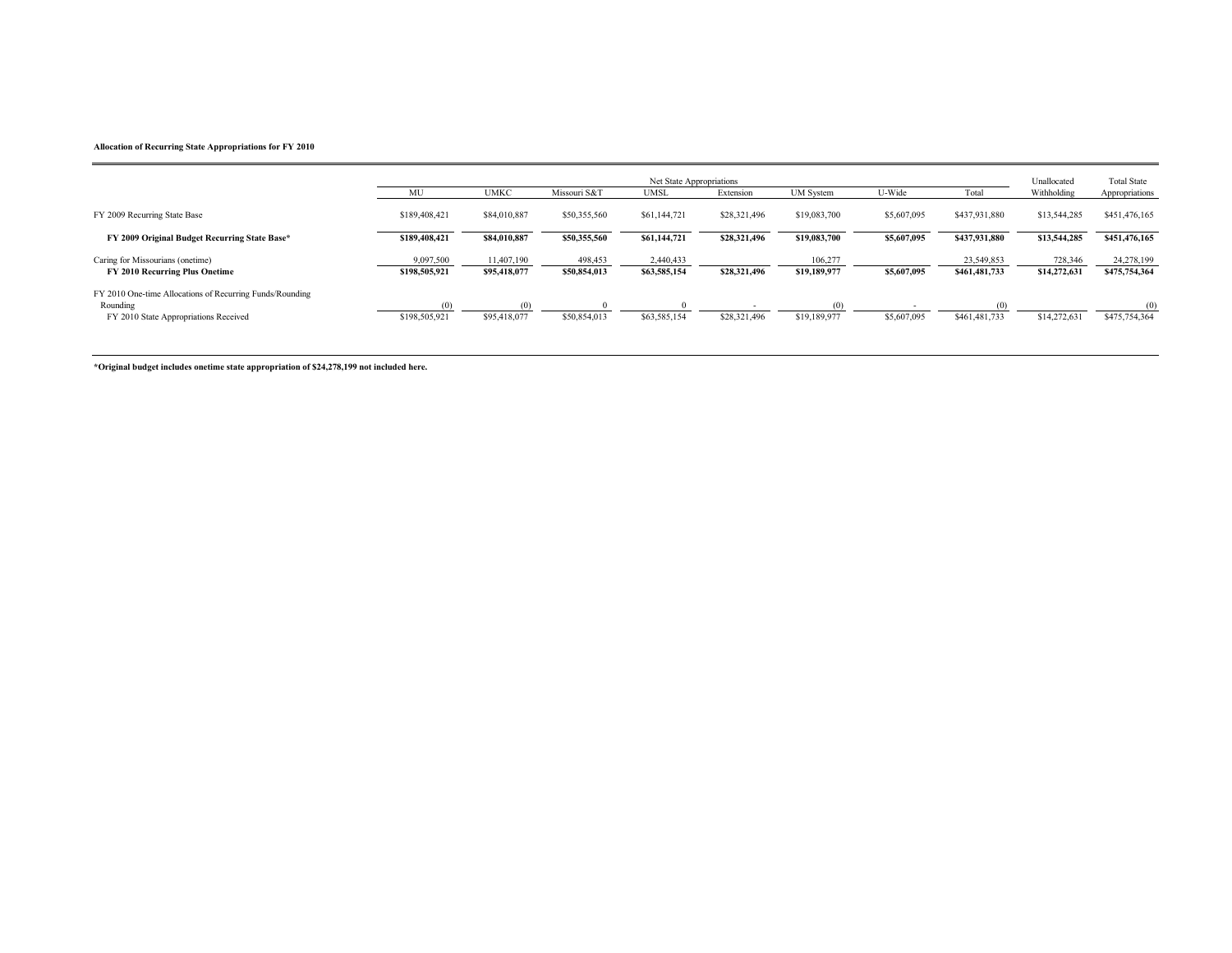|                                                                                                               |                            |                           | Unallocated               | <b>Total State</b>        |                           |                           |             |                             |                           |                               |
|---------------------------------------------------------------------------------------------------------------|----------------------------|---------------------------|---------------------------|---------------------------|---------------------------|---------------------------|-------------|-----------------------------|---------------------------|-------------------------------|
|                                                                                                               | МU                         | <b>JMKC</b>               | Missouri S&T              | UMSL                      | Extension                 | <b>UM</b> System          | U-Wide      | Total                       | Withholding               | Appropriations                |
| FY 2010 Recurring State Base                                                                                  | \$189,408,421              | \$84,010,887              | \$50,355,560              | \$61,144,721              | \$28,321,496              | \$19,083,700              | \$5,607,095 | \$437,931,880               | \$13,544,285              | \$451,476,165                 |
| Recurring Adjustments:                                                                                        |                            |                           |                           |                           |                           |                           |             |                             |                           |                               |
| FY 2010 Revised Recurring State Base                                                                          | \$189,408,421              | \$84,010,887              | \$50,355,560              | \$61,144,721              | \$28,321,496              | \$19,083,700              | \$5,607,095 | \$437,931,880               | \$13,544,285              | \$451,476,165                 |
| 5.2% cut $*$<br>FY 2011 Original Budget Recurring State Base                                                  | 9.994.718<br>\$179,413,703 | 4,433,093<br>\$79,577,794 | 2,657,166<br>\$47,698,394 | 3.226.489<br>\$57,918,232 | 1,494,471<br>\$26,827,025 | 1,007,010<br>\$18,076,690 | \$5,607,095 | 22,812,948<br>\$415,118,933 | \$705,556<br>\$12,838,729 | \$23,518,503<br>\$427,957,662 |
| FY 2011 One-time Allocations of Recurring Funds/Rounding<br>Rounding<br>FY 2011 State Appropriations Received | 179,413,705                | (6)<br>79,577,788         | 47,698,395                | 57,918,231                | 26,827,020                | 18,076,692                | 5,607,101   | 415,118,933                 | \$12,838,729              | \$427,957,662                 |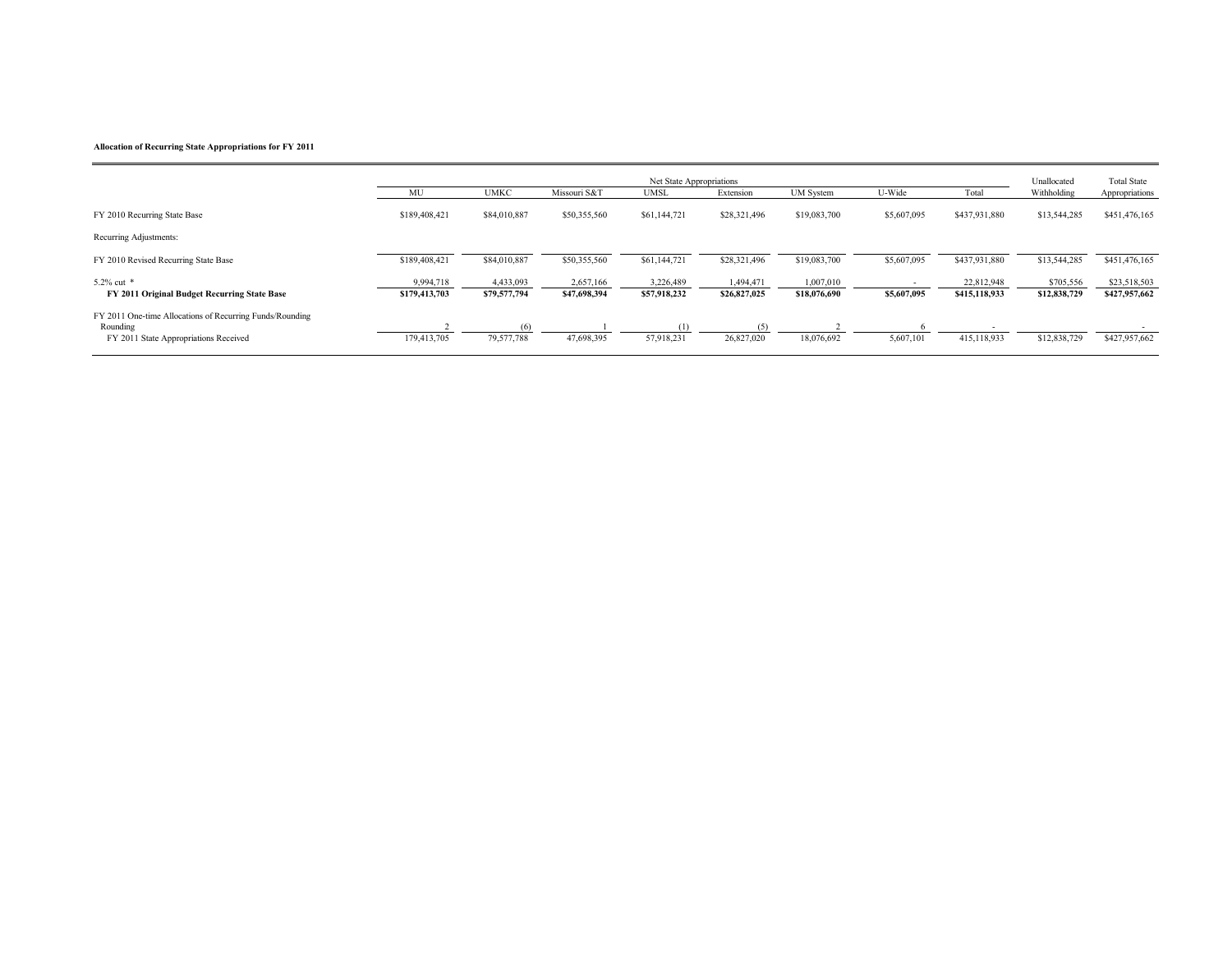|                                                           |               |              | Unallocated  | <b>Total State</b> |              |                  |                          |               |              |                          |
|-----------------------------------------------------------|---------------|--------------|--------------|--------------------|--------------|------------------|--------------------------|---------------|--------------|--------------------------|
|                                                           | MU            | <b>UMKC</b>  | Missouri S&T | <b>UMSL</b>        | Extension    | <b>UM</b> System | U-Wide                   | Total         | Withholding  | Appropriations           |
| <b>FY2011 Original Budget Recurring State Base</b>        | \$179,413,703 | \$79,577,794 | \$47,698,394 | \$57,918,232       | \$26,827,025 | \$18,076,690     | \$5,607,095              | \$415,118,933 | \$13,544,285 | \$428,663,218            |
| <b>Recurring Adjustments</b>                              |               |              |              |                    |              |                  |                          |               |              |                          |
| <b>FY2011 Recurring State Base</b>                        | \$179,413,703 | \$79,577,794 | \$47,698,394 | \$57,918,232       | \$26,827,025 | \$18,076,690     | \$5,607,095              | \$415,118,933 | \$12,838,729 | \$427,957,662            |
| Line Item for UMKC/MSU Joint Pharmacy Program             |               | 1,940,000    |              |                    |              |                  |                          | 1,940,000     | 60,000       | 2,000,000                |
| Original 7% Core Cut from Governor's Recommendation       | (12,730,919)  | (5,646,717)  | (3,384,604)  | (4,109,788)        | (1,903,604)  | (1,282,694)      | $\overline{\phantom{a}}$ | (29,058,326)  | (898, 710)   | (29, 957, 036)           |
| Difference between 7% cut in Gov's Rec & TAFP 5.68% cut   |               |              |              |                    |              |                  | 5,465,340                | 5,465,340     | 169,031      | 5,634,371                |
| <b>FY2012 Original Allocation TAFP Recurring Base</b>     | \$166,682,784 | \$75,871,077 | \$44,313,790 | \$53,808,444       | \$24,923,421 | \$16,793,996     | \$11,072,435             | \$393,465,947 | \$12,169,050 | \$405,634,997            |
| <b>One-time Adjustments and Additional Withholdings</b>   |               |              |              |                    |              |                  |                          |               |              |                          |
| Additional withholding by Governor to original 7% cut     |               |              |              |                    |              |                  | (5,465,340)              | (5,465,340)   | (169, 031)   | (5,634,371)              |
| Additional 1.1% withholding by Governor                   |               |              |              |                    |              |                  |                          |               |              |                          |
| 50% taken from Enterprise Investment Program              |               |              |              |                    |              | (2,185,881)      |                          | (2,185,881)   | (67, 605)    | (2,253,486)              |
| 50% allocated across campuses and system units            | (957,670)     | (424,768)    | (254, 603)   | (309, 154)         | (143, 197)   | (96, 489)        |                          | (2,185,881)   | (67, 605)    | (2,253,486)              |
| FY2012 Original Budget Allocation/ Governor               | \$165,725,114 | \$75,446,309 | \$44,059,187 | \$53,499,290       | \$24,780,224 | \$14,511,626     | \$5,607,095              | \$383,628,845 | \$11,864,809 | \$395,493,654            |
| Transfer to Extension from MU for academic promotions     | (83,079)      |              |              |                    | 83,079       |                  |                          |               |              |                          |
| Withholding Release used for Endowed Scholarship Matching |               |              |              |                    |              |                  | 1,106,087                | 1,106,087     | (1,106,087)  | $\overline{\phantom{a}}$ |
| Rounding                                                  |               | (5)          |              |                    |              |                  |                          |               |              |                          |
| State Appropriations Received                             | \$165,642,037 | \$75,446,304 | \$44,059,188 | \$53,499,288       | \$24,863,307 | \$14,511,624     | \$6,713,184              | \$384,734,932 | \$10,758,722 | \$395,493,654            |

\* Endowed Chairs Match reserve held harmless in U-Wide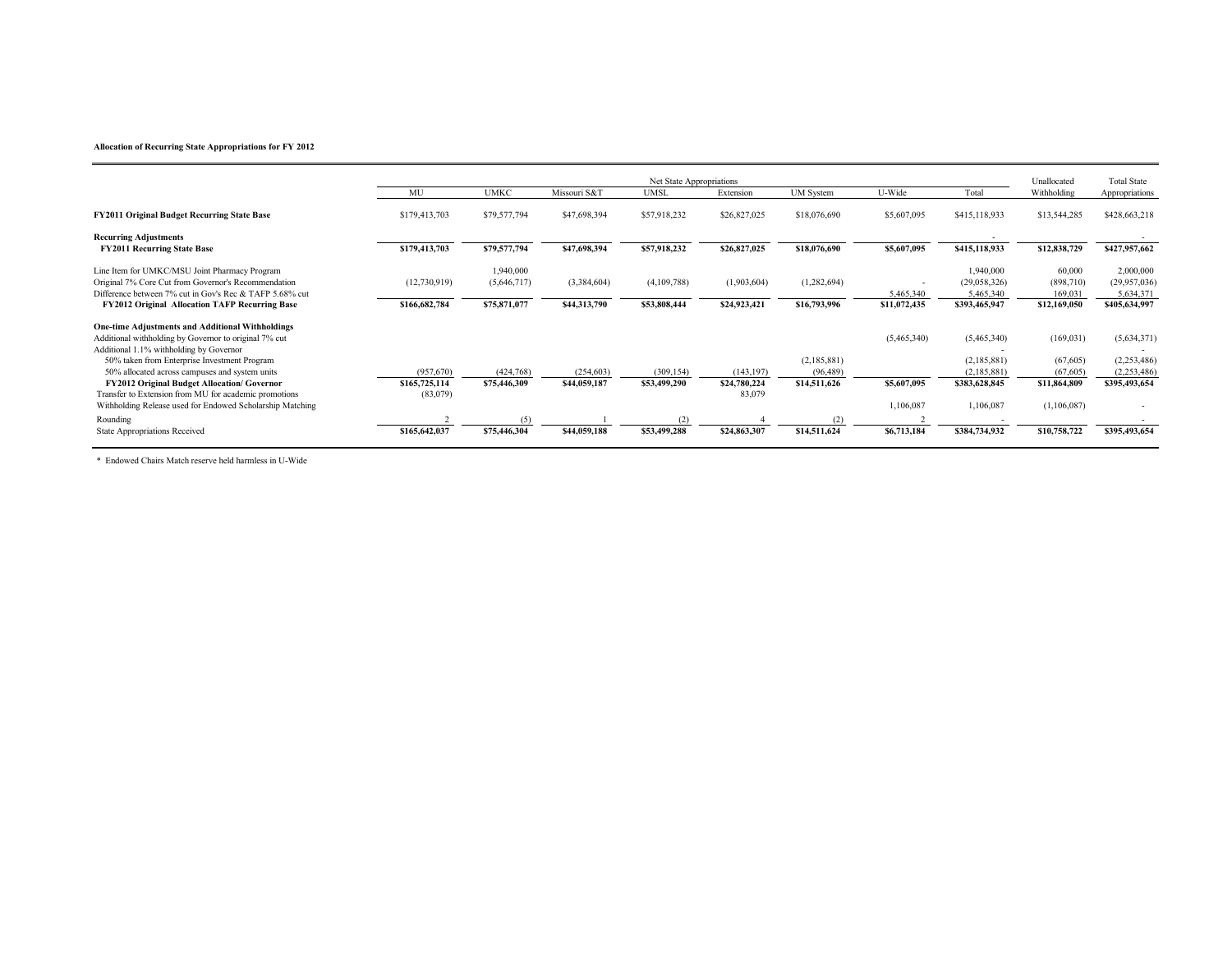|                                                                                                                                                                                     |                                               |                                            | Unallocated                                | <b>Total State</b>                         |                                            |                                            |                                  |                                               |                                           |                                |
|-------------------------------------------------------------------------------------------------------------------------------------------------------------------------------------|-----------------------------------------------|--------------------------------------------|--------------------------------------------|--------------------------------------------|--------------------------------------------|--------------------------------------------|----------------------------------|-----------------------------------------------|-------------------------------------------|--------------------------------|
|                                                                                                                                                                                     | MU                                            | <b>UMKC</b>                                | Missouri S&T                               | <b>UMSL</b>                                | Extension                                  | <b>UM</b> System                           | U-Wide                           | Total                                         | Withholding                               | Appropriations                 |
| FY2012 TAFP signed by Governor<br>Difference between 7% cut in Gov's Rec & TAFP 5.68% cut                                                                                           | \$166,682,784                                 | \$73,931,077                               | \$44,313,790                               | \$53,808,444                               | \$24,923,421                               | \$16,793,996                               | \$11,072,435<br>(5,465,340)      | \$391,525,947<br>(5,465,340)                  | \$12,109,050<br>(169, 031)                | \$403,634,997<br>(5,634,371)   |
| <b>FY2012 Original Allocation Recurring State Base</b><br>Line item for UMKC/MSU Joint Pharmacy Program                                                                             | \$166,682,784                                 | \$73,931,077<br>1,940,000                  | \$44,313,790                               | \$53,808,444                               | \$24,923,421                               | \$16,793,996                               | \$5,607,095                      | \$386,060,607<br>1,940,000                    | \$11,940,019<br>60,000                    | \$398,000,626<br>2,000,000     |
| <b>FY2012 Original Allocation Recurring Base</b>                                                                                                                                    | \$166,682,784                                 | \$75,871,077                               | \$44,313,790                               | \$53,808,444                               | \$24,923,421                               | \$16,793,996                               | \$5,607,095                      | \$388,000,607                                 | \$12,000,019                              | \$400,000,626                  |
| <b>Recurring Adjustments</b><br>Library Systems Office transfer to MU<br><b>FY2012 Recurring State Base</b>                                                                         | \$3,682,461<br>\$170,365,245                  | \$75,871,077                               | \$44,313,790                               | \$53,808,444                               | \$24,923,421                               | (S3, 682, 461)<br>\$13,111,535             | \$5,607,095                      | \$388,000,607                                 | \$12,000,019                              | \$400,000,626                  |
| FY2013 TAFP same as prior base<br><b>FY2013 Original Allocation TAFP Recurring Base</b><br>Additional 1% withholding by Governor *<br>FY2013 Original Budget Allocation/ Governor   | \$170,365,245<br>(1,782,227)<br>\$168,583,018 | \$75,871,077<br>(773, 409)<br>\$75,097,668 | \$44,313,790<br>(463, 576)<br>\$43,850,214 | \$53,808,444<br>(562, 902)<br>\$53,245,542 | \$24,923,421<br>(260, 729)<br>\$24,662,692 | \$13,111,535<br>(137, 163)<br>\$12,974,372 | \$5,607,095<br>\$5,607,095       | \$388,000,607<br>(3.980,006)<br>\$384,020,601 | \$12,000,019<br>3,980,006<br>\$15,980,025 | \$400,000,626<br>\$400,000,626 |
| <b>One-time Adjustments and Additional Withholdings</b><br>Additional withholding/releases of withholding<br>MU & Extension adj<br>Rounding<br><b>State Appropriations Received</b> | (88,350)<br>(15)<br>\$168,494,653             | \$75,097,668                               | \$43,850,214                               | \$53,245,542                               | 88,350<br>\$24,751,042                     | \$12,974,376                               | 3,980,006<br>(11)<br>\$9,587,090 | 3,980,006<br>\$388,000,597                    | (3,980,006)<br>\$12,000,029               | \$400,000,626                  |

\* Endowed Chairs Match reserve held harmless in U-Wide

Note: The 1% extraordinary withholding did not apply to the UMKC/MSU Joint Pharmacy line item.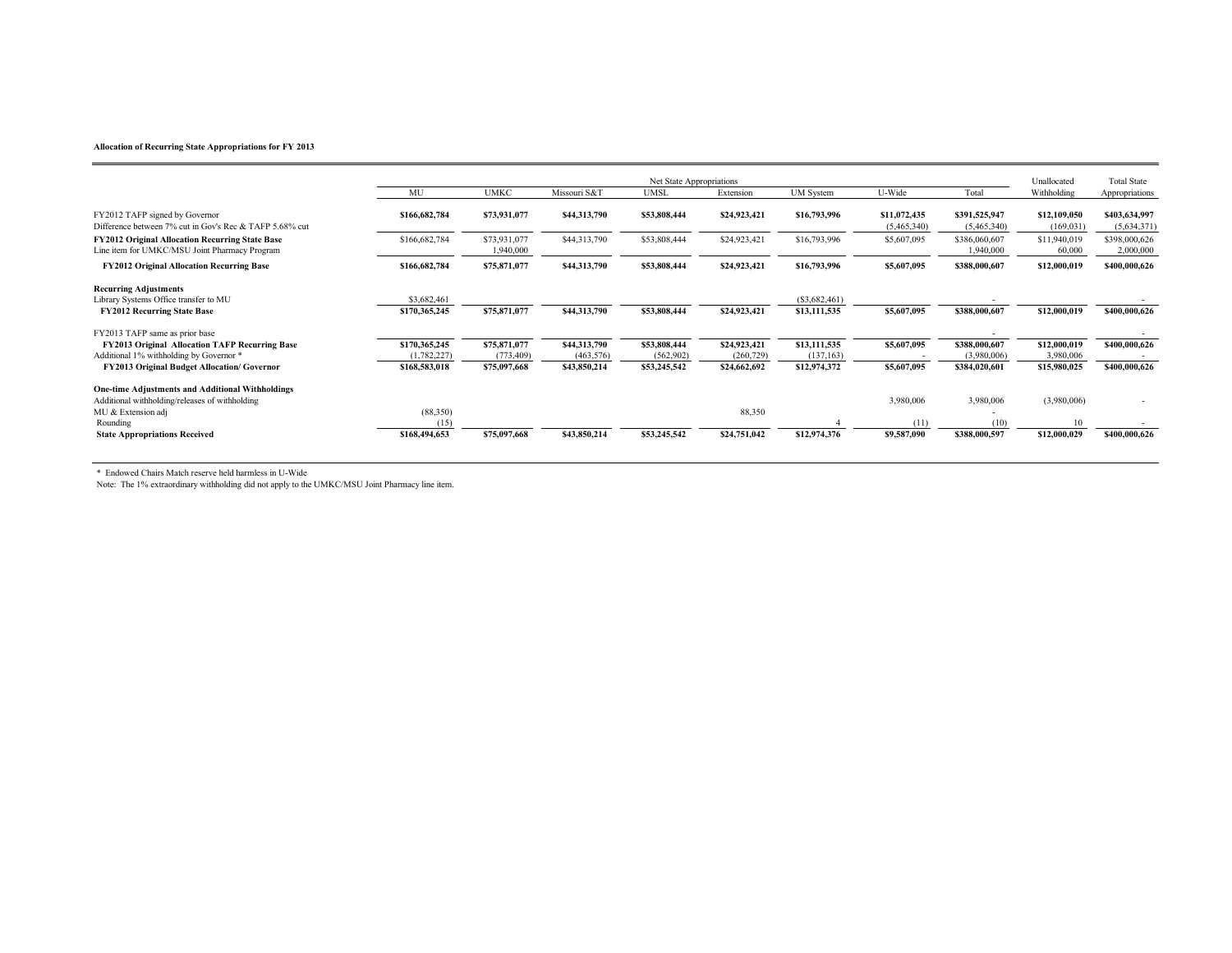|                                                                                                               | Net State Appropriations     |                               |                           |                            |                            |                       |                              | Unallocated                | <b>Total State</b>           |
|---------------------------------------------------------------------------------------------------------------|------------------------------|-------------------------------|---------------------------|----------------------------|----------------------------|-----------------------|------------------------------|----------------------------|------------------------------|
|                                                                                                               | MU                           | <b>UMKC</b>                   | Missouri S&T              | <b>UMSL</b>                | <b>UM</b> System           | U-Wide                | Total                        | Withholding                | Appropriations               |
| <b>FY2013 Original Allocation TAFP Recurring Base</b><br>Additional 1% withholding made permanent by Governor | \$195,288,666<br>(1.981.668) | \$73,931,077<br>(750.207)     | \$44,313,790<br>(449,669) | \$53,808,444<br>(546, 015) | \$13,111,535<br>(133, 047) | \$5,607,095           | \$386,060,607<br>(3,860,606) | \$11,940,019<br>(119,400)  | \$398,000,626<br>(3.980,006) |
| FY2013 Original Budget Allocation/ Governor Base                                                              | \$193,306,998                | \$73,180,870                  | \$43,864,121              | \$53,262,429               | \$12,978,488               | \$5,607,095           | \$382,200,001                | \$11,820,619               | \$394,020,620                |
| <b>FY2014 Core Funding</b><br>FY2014 Increase for MU Large Animal Veterinary Program                          | \$193,306,998<br>970,000     | \$73,180,870                  | \$43,864,121              | \$53,262,429               | \$12,978,488               | \$5,607,095           | \$382,200,001<br>970,000     | \$11,820,619<br>30,000     | \$394,020,620<br>1,000,000   |
| <b>FY2014 Total Funding (TAFP)</b>                                                                            | \$194,276,998                | \$73,180,870                  | \$43,864,121              | \$53,262,429               | \$12,978,488               | \$5,607,095           | \$383,170,001                | \$11,850,619               | \$395,020,620                |
| FY2014 Funding for Improved Outcomes **                                                                       |                              |                               |                           |                            |                            | 12.116.634            | 12.116.634                   | 374,742                    | 12,491,376                   |
| <b>Total FY2014 Core and Performance Funding</b>                                                              | \$194,276,998                | \$73,180,870                  | \$43,864,121              | \$53,262,429               | \$12,978,488               | \$17,723,729          | \$395,286,635                | \$12,225,361               | \$407,511,996                |
| <b>Distribution of Performance Funding-Recurring</b>                                                          | 2.940,000                    | 1,202,750                     | 2,570,000                 | 2,165,000                  | 133,000                    | (9,010,750)           |                              |                            |                              |
| Total FY2014 Core & Performance Funding Base                                                                  | \$197,216,998                | \$74,383,620                  | \$46,434,121              | \$55,427,429               | \$13,111,488               | \$8,712,979           | \$395,286,635                | \$12,225,361               | \$407,511,996                |
| <b>FY2014 Other Line Items</b>                                                                                |                              |                               |                           |                            |                            |                       |                              |                            |                              |
| MU Medical School Expansion<br>UMKC/MSU Joint Pharmacy Program                                                | 9,700,000                    | 1,940,000                     |                           |                            |                            |                       | 9,700,000<br>1,940,000       | 300,000<br>60,000          | 10,000,000<br>2,000,000      |
| <b>Total New Funding</b>                                                                                      | 9,700,000                    | 1,940,000                     |                           |                            |                            |                       | 11,640,000                   | 360,000                    | 12,000,000                   |
| FY2014 Total State Appropriations per Original Budget***                                                      | \$193,306,998                | \$75,120,870                  | \$43,864,121              | \$53,262,429               | \$12,978,488               | \$18,693,729          | \$397,226,635                | \$11,880,619               | \$409,107,254                |
| Withholding of Lottery funds * May 2014                                                                       | (S905, 630)                  | (S341, 573)                   | (S213, 228)               | (S254, 526)                | $($ \$60,209)              | \$0                   | (S1, 775, 166)               | \$1,775,166                | \$0                          |
| Withholding of Lottery funds * June 2014                                                                      | (S2, 971, 599)               | (S1, 120, 788)                | (S699, 654)               | (S835, 162)                | (S197, 560)                | S <sub>0</sub><br>\$0 | (5,824,763)                  | \$5,824,763<br>\$7,599,929 | SO.                          |
| <b>Total Withholding</b><br>One Time State Appropriations Performance Funding                                 | (S3, 877, 229)<br>\$0        | (S1, 462, 361)<br>\$1,410,000 | (S912, 882)<br>\$632,000  | (S1,089,688)<br>S0         | (S257,769)<br>\$450,000    | (S2, 492, 000)        | (S7, 599, 929)<br>\$0        |                            | SO.                          |
| Rounding                                                                                                      | (5)                          |                               |                           |                            |                            |                       |                              |                            |                              |
| <b>Net Receipts of State Appropriations</b>                                                                   | \$203,039,764                | \$76,271,259                  | \$46,153,240              | \$54,337,742               | \$13,303,722               | \$6,220,981           | \$399,326,708                | \$20,185,290               | \$419,511,996                |

\* Calculation excludes MU Medical School Expansion and UMKC/MSU joint Pharmacy program as these line items receive no lottery funding. U-Wide held harmless.

\*\* Funding for Improved Outcomes all at U-Wide until further instructions received.

\*\*\*Original budget included all new funding in UWIDE. Did not include MU Medical School Expansion funding(\$9.7M) since it was under spending restriction by governor. Included UMKC/MSU Joint Pharmacy Program funding(\$1.94M)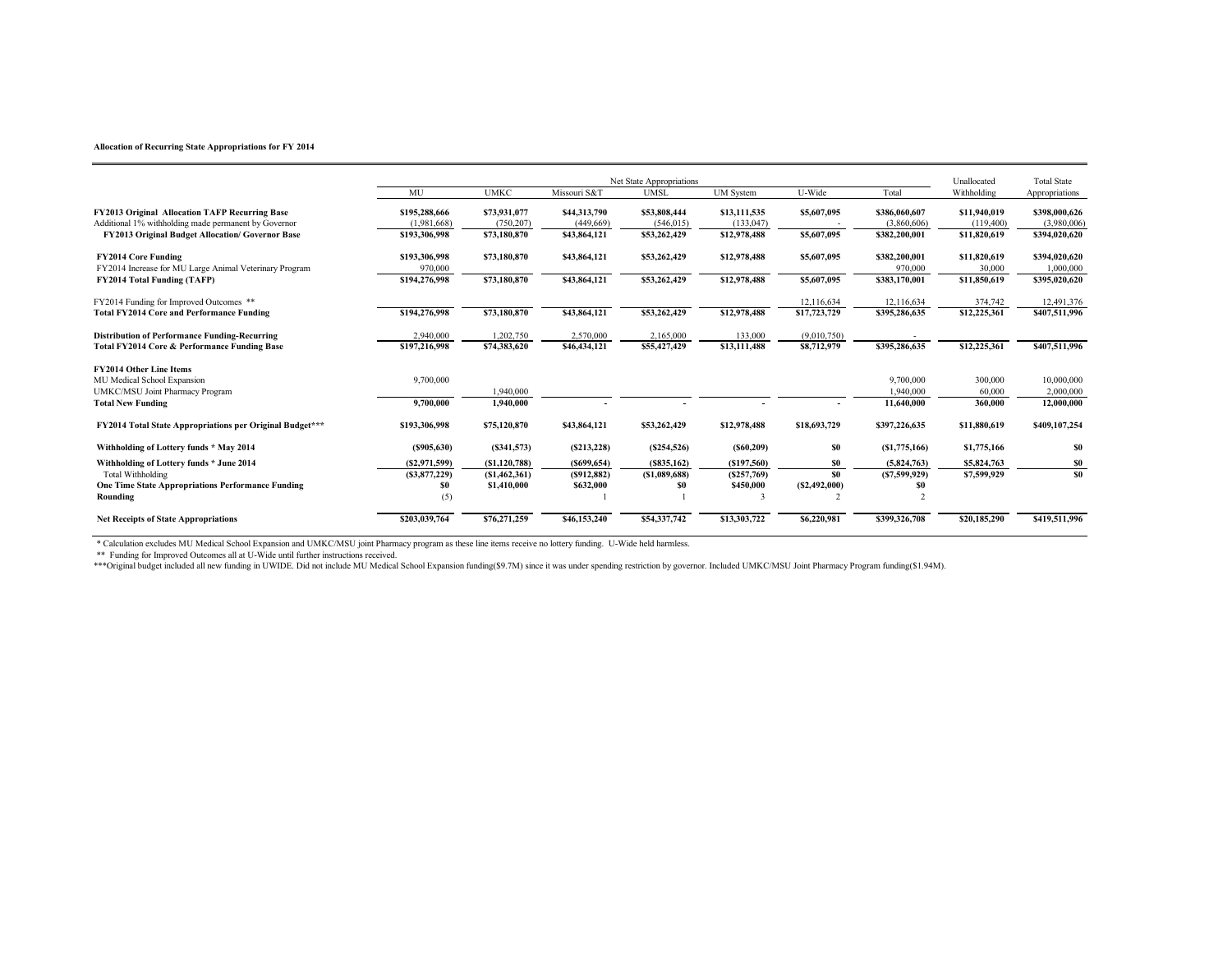|                                                                 | Net State Appropriations |              |              |              |                  |                |               |              | <b>Total State</b> |
|-----------------------------------------------------------------|--------------------------|--------------|--------------|--------------|------------------|----------------|---------------|--------------|--------------------|
|                                                                 | MU                       | <b>UMKC</b>  | Missouri S&T | <b>UMSL</b>  | <b>UM</b> System | U-Wide         | Total         | Withholding  | Appropriations     |
| Total FY2014 Core & Performance Funding Base                    | \$197,216,998            | \$74,383,620 | \$46,434,121 | \$55,427,429 | \$13,111,488     | \$8,712,979    | \$395,286,635 | \$12,225,361 | \$407,511,996      |
| <b>FY2014 Other Line Items</b>                                  |                          |              |              |              |                  |                |               |              |                    |
| MU Medical School Expansion                                     | 9,700,000                |              |              |              |                  |                | 9,700,000     | 300,000      | 10,000,000         |
| UMKC/MSU Joint Pharmacy Program                                 |                          | 1,940,000    |              |              |                  |                | 1,940,000     | 60,000       | 2,000,000          |
| FY2014 Total State Appropriations per Original Budget           | \$206,916,998            | \$76,323,620 | \$46,434,121 | \$55,427,429 | \$13,111,488     | \$8,712,979    | \$406,926,635 | \$12,585,361 | \$419,511,996      |
| <b>FY2015 Core</b>                                              | \$197,216,998            | \$74,383,620 | \$46,434,121 | \$55,427,429 | \$13,111,488     | \$8,712,979    | \$395,286,635 | \$12,225,361 | \$407,511,996      |
| <b>FY2015 Performance Funding</b>                               | 1,751,000                | 557,000      | 386,000      | 900,000      |                  | 16,789,114     | 20,383,114    | 630,406      | 21,013,520         |
| 2015 Line Item Appropriations                                   |                          |              |              |              |                  |                |               |              |                    |
| MU Medical School Expansion *                                   | 9,700,000                |              |              |              |                  |                | 9,700,000     | 300,000      | 10,000,000         |
| <b>UMKC/MSU Joint Pharmacy Program</b>                          |                          | 1,940,000    |              |              |                  |                | 1,940,000     | 60,000       | 2,000,000          |
| FY2015 Total State Appropriations before Performance Funding    |                          |              |              |              |                  |                |               |              |                    |
| <b>Allocation to Campuses (Original Budget)</b>                 | \$208,667,998            | \$76,880,620 | \$46,820,121 | \$56,327,429 | \$13,111,488     | \$25,502,093   | \$427,309,749 | \$13,215,767 | \$440,525,516      |
| Allocation of Recurring Performance Funding                     | 8,000,000                | 745,000      | 4,455,800    | 1,500,000    | 1,025,000        | (15,725,800)   |               |              |                    |
| Allocation of Title IX Recurring Funding                        | 257,000                  | 105,000      | 60,000       | 93,000       |                  | (515,000)      |               |              |                    |
| Allocation of Title IX Recurring Funding Phase 2- Base only     | 493,320                  | 112,089      | 404,059      | 120,845      | 554,687          | (1,685,000)    |               |              |                    |
| Allocation of Emerson Scholarships - UMSL North County Matching |                          |              |              | 50,000       |                  | (50,000)       |               |              |                    |
| <b>FY2015 State Appropriations Recurring Base</b>               | \$217,418,318            | \$77,842,709 | \$51,739,980 | \$58,091,274 | \$14,691,175     | \$7,526,293    | \$427,309,749 | \$13,215,767 | \$440,525,516      |
| <b>One-time Allocations and Other Adjustments</b>               |                          |              |              |              |                  |                |               |              |                    |
| One Time Allocations for Strategic Initiatives Phase 1          | \$0                      | \$693,500    | \$85,000     |              | \$500,000        | (S1, 278, 500) |               |              |                    |
| One Time Allocations for Strategic Initiatives Phase 2          |                          | 225,000      |              |              | 176,000          | (401,000)      |               |              |                    |
| Title IX Recurring Funding Phase 2- Base only                   | (493,320)                | (112,089)    | (404, 059)   | (120, 845)   | (554, 687)       | 1,685,000      |               |              |                    |
| Title IX One-Time Funding                                       | 488,000                  |              | 27,000       |              |                  | (515,000)      |               |              |                    |
| Debt Offset **                                                  |                          | 180,582      |              |              |                  |                | 180,582       |              |                    |
| Rounding                                                        |                          |              |              |              |                  |                |               |              |                    |
| <b>State Appropriations Received</b>                            | \$217,412,998            | \$78,829,704 | \$51,447,921 | \$57,970,429 | \$14,812,488     | \$7,016,793    | \$427,490,333 | \$13,215,767 | \$440,525,516      |

\* Released by the Governor in April 2015. \*\* Tax refund to cover unpaid debts owed to the institution by state taxpayers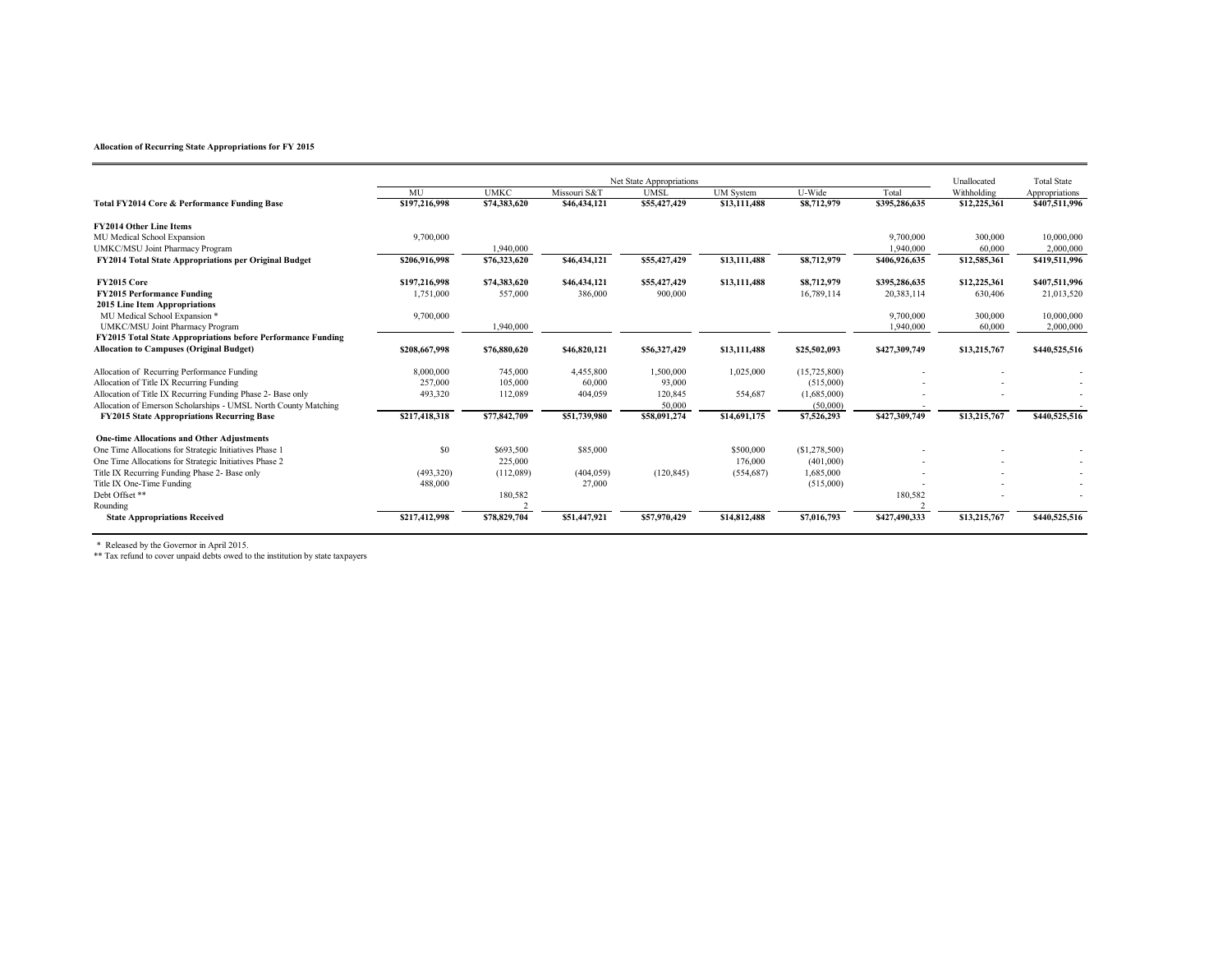|                                                            | Unallocated<br>Net State Appropriations |              |              |              |                  |             |               |              | <b>Total State</b> |
|------------------------------------------------------------|-----------------------------------------|--------------|--------------|--------------|------------------|-------------|---------------|--------------|--------------------|
|                                                            | MU                                      | <b>UMKC</b>  | Missouri S&T | <b>UMSL</b>  | <b>UM</b> System | U-Wide      | Total         | Withholding  | Appropriations     |
| Total FY2015 Core & Performance Funding (incl. Title IX)   | \$207,718,318                           | \$75,902,709 | \$51,739,980 | \$58,091,274 | \$14,691,175     | \$7,526,293 | \$415,669,749 | \$12,855,767 | \$428,525,516      |
| <b>FY2015 Other Line Items</b>                             |                                         |              |              |              |                  |             |               |              |                    |
| MU Medical School Expansion                                | 9,700,000                               |              |              |              |                  |             | 9,700,000     | 300,000      | 10,000,000         |
| UMKC/MSU Joint Pharmacy Program                            |                                         | 1,940,000    |              |              |                  |             | 1,940,000     | 60,000       | 2,000,000          |
| FY2015 Total State Appropriations per Original Budget      | \$217,418,318                           | \$77,842,709 | \$51,739,980 | \$58,091,274 | \$14,691,175     | \$7,526,293 | \$427,309,749 | \$13,215,767 | \$440,525,516      |
| <b>FY2016 Core</b>                                         | \$207,718,318                           | \$75,902,709 | \$51,739,980 | \$58,091,274 | \$14,691,175     | \$7,526,293 | \$415,669,749 | \$12,855,767 | \$428,525,516      |
| FY2016 Special line in Core for U Press                    | 72,750                                  |              |              |              |                  |             | 72,750        | 2,250        | 75,000             |
| <b>FY2016 Performance Funding</b>                          | 3,000,000                               | 805,000      | 712,400      | 700,000      | 60,000           | 286,574     | 5,563,974     | 172,082      | 5,736,056          |
| <b>FY2016 Line Item Appropriations</b>                     |                                         |              |              |              |                  |             |               |              |                    |
| UMKC Center for the Neighborhoods Initiative               |                                         | 485,000      |              |              |                  |             | 485,000       | 15,000       | 500,000            |
| UMSL International Collaboration & Economic Opportunity    |                                         |              |              | 291,000      |                  |             | 291,000       | 9,000        | 300,000            |
| MU Medical School Expansion                                | 9,700,000                               |              |              |              |                  |             | 9,700,000     | 300,000      | 10,000,000         |
| UMKC/MSU Joint Pharmacy Program                            |                                         | 1,940,000    |              |              |                  |             | 1,940,000     | 60,000       | 2,000,000          |
| <b>FY2016 Total State Appropriations (Original Budget)</b> | \$220,491,068                           | \$79,132,709 | \$52,452,380 | \$59,082,274 | \$14,751,175     | \$7,812,867 | \$433,722,473 | \$13,414,099 | \$447,136,572      |
| Recurring allocation to UMKC for Title IX from UMSYS       |                                         | 47,000       |              |              | (47,000)         |             |               |              |                    |
| FY2016 State Appropriations Recurring Base                 | \$220,491,068                           | \$79,179,709 | \$52,452,380 | \$59,082,274 | \$14,704,175     | \$7,812,867 | \$433,722,473 | \$13,414,099 | \$447,136,572      |
| One Time Allocations for Student Recruitment & Retention   |                                         | \$232,700    |              | \$232,700    |                  | (S465, 400) |               |              |                    |
| One Time Allocation for Space Study                        |                                         |              |              |              | \$548,000        | (S548,000)  |               |              |                    |
| Rounding                                                   |                                         |              |              |              |                  |             |               |              |                    |
| <b>State Appropriations Received</b>                       | \$220,491,068                           | \$79,412,412 | \$52,452,382 | \$59,314,974 | \$15,252,177     | \$6,799,462 | \$433,722,475 | \$13,414,099 | \$447,136,572      |

B&P 6/30/16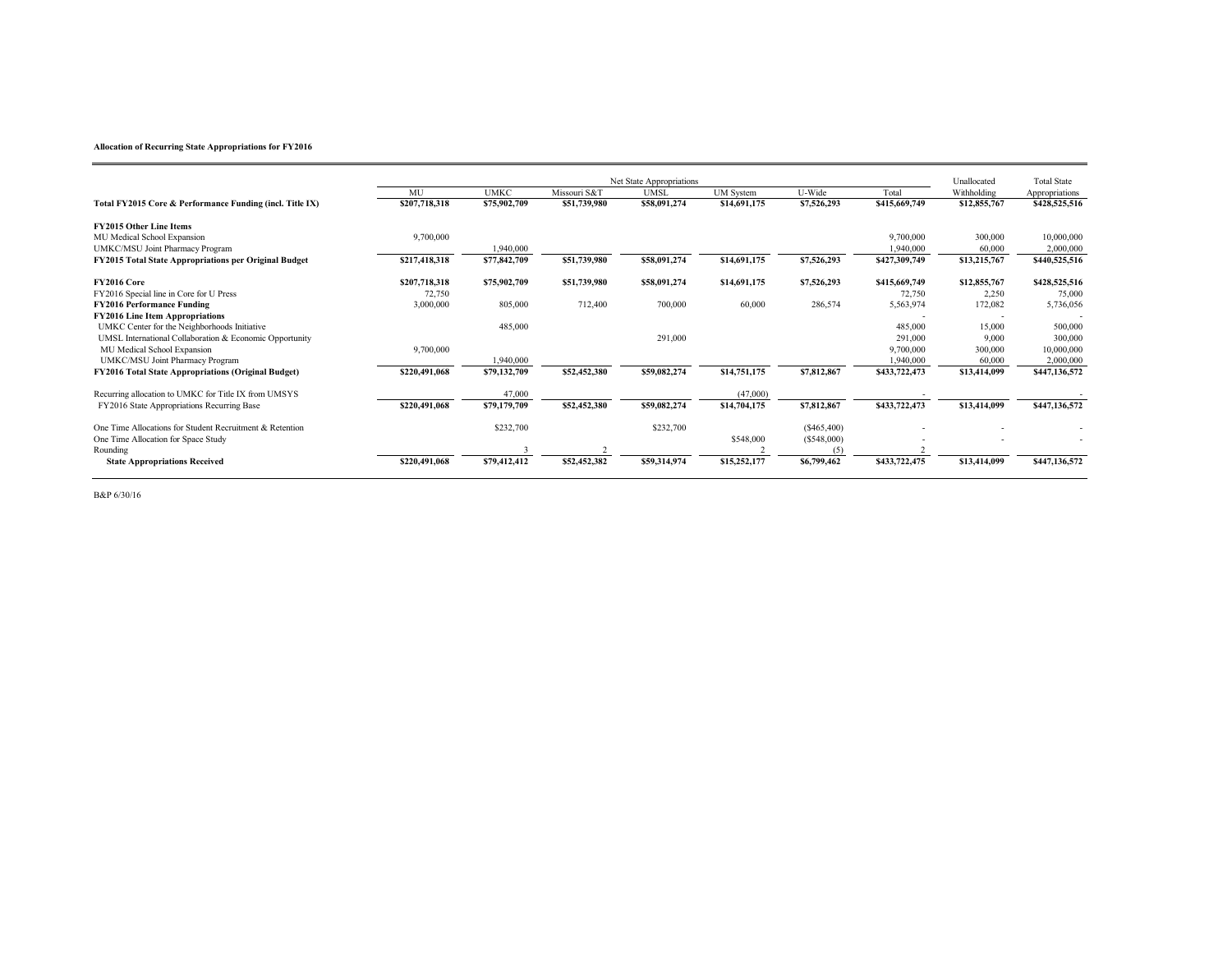|                                                               |                 | Net State Appropriations |                  |                |                  |             |                 |              |                |  |
|---------------------------------------------------------------|-----------------|--------------------------|------------------|----------------|------------------|-------------|-----------------|--------------|----------------|--|
|                                                               | MU              | <b>UMKC</b>              | Missouri S&T     | <b>UMSL</b>    | <b>UM</b> System | U-Wide      | Total           | Withholding  | Appropriations |  |
| Total FY2016 Core & Performance Funding                       | \$210,791,068   | \$76,707,709             | \$52,452,380     | \$58,791,274   | \$14,751,175     | \$7,812,867 | \$421,306,473   | \$13,030,099 | \$434,336,572  |  |
| <b>FY2016 Other Line Items</b>                                |                 |                          |                  |                |                  |             |                 |              |                |  |
| MU Medical School Expansion                                   | 9,700,000       |                          |                  |                |                  |             | 9,700,000       | 300,000      | 10,000,000     |  |
| <b>UMKC/MSU Joint Pharmacy Program</b>                        |                 | 1,940,000                |                  |                |                  |             | 1.940.000       | 60,000       | 2,000,000      |  |
| UMKC Center for the Neighborhoods Initiative                  |                 | 485,000                  |                  |                |                  |             | 485,000         | 15,000       | 500,000        |  |
| UMSL International Collaboration & Economic Opportunity       |                 |                          |                  | 291.000        |                  |             | 291,000         | 9,000        | 300,000        |  |
| FY2016 Total State Appropriations per Original Budget         | \$220,491,068   | \$79,132,709             | \$52,452,380     | \$59,082,274   | \$14,751,175     | \$7,812,867 | \$433,722,473   | \$13,414,099 | \$447,136,572  |  |
| <b>FY2016 Core</b>                                            | \$210,791,068   | \$76,707,709             | \$52,452,380     | \$58,791,274   | \$14,751,175     | \$7,812,867 | \$421,306,473   | \$13,030,099 | \$434,336,572  |  |
| Recurring allocation to UMKC for Title IX from UMSYS          |                 | 47,000                   |                  |                | (47,000)         |             |                 |              |                |  |
| FY2016 Line in Core for U Press - removed as one-time in FY16 | (72, 750)       |                          |                  |                |                  |             | (72, 750)       | (2,250)      | (75,000)       |  |
| FY2017 Core line for Greenley Research Center                 | 266,750         |                          |                  |                |                  |             | 266,750         | 8,250        | 275,000        |  |
| FY2017 Core line for Vet Med equipment (one-time)             | 485,000         |                          |                  |                |                  |             | 485,000         | 15,000       | 500,000        |  |
| FY2017 Core reduction for UM System                           |                 |                          |                  |                | (3,685,998)      |             | (3,685,998)     | (114,002)    | (3,800,000)    |  |
| <b>FY2017 Core</b>                                            | \$211,470,068   | \$76,754,709             | \$52,452,380     | \$58,791,274   | \$11,018,177     | \$7,812,867 | \$418,299,475   | \$12,937,097 | \$431.236.572  |  |
| <b>FY2017 Performance Funding</b>                             | 7,876,991       | 2,866,468                | 1,960,078        | 2,196,954      | 551,232          | 291,957     | 15,743,681      | 486,918      | 16,230,599     |  |
| FY2017 Performance Funding for Strategic Initiatives          |                 |                          |                  |                |                  | 1,649,000   | 1,649,000       | 51,000       | 1,700,000      |  |
| <b>FY2017 Line Item Appropriations</b>                        |                 |                          |                  |                |                  |             |                 |              |                |  |
| UMKC/MSU Joint Pharmacy Program                               |                 | 1,940,000                |                  |                |                  |             | 1,940,000       | 60,000       | 2,000,000      |  |
| MU Medical School Expansion                                   | 9,700,000       |                          |                  |                |                  |             | 9,700,000       | 300,000      | 10,000,000     |  |
| UMKC Center for the Neighborhoods Initiative                  |                 | 388,000                  |                  |                |                  |             | \$388,000       | 12,000       | 400,000        |  |
| UMSL International Collaboration & Economic Opportunity       |                 |                          |                  | 436,500        |                  |             | \$436,500       | 13,500       | 450,000        |  |
| UMKC/MSSU Satellite Dentistry Program                         |                 | 970,000                  |                  |                |                  |             | 970,000         | 30,000       | 1,000,000      |  |
| S&T/MSU Joint Engineering Program Expansion                   |                 |                          | 970,000          |                |                  |             | 970,000         | 30,000       | 1,000,000      |  |
| S&T Programs in Clay County                                   |                 |                          | 970,000          |                |                  |             | 970,000         | 30,000       | 1,000,000      |  |
| S&T Project Lead the Way                                      |                 |                          | 388,000          |                |                  |             | 388,000         | 12,000       | 400,000        |  |
| Transfer from Uwide to UMSYS for Diversity                    |                 |                          |                  |                | 287,000          | (287,000)   |                 |              |                |  |
| <b>FY2017 Total State Appropriations (Original Budget)</b>    | \$229,047,059   | \$82,919,177             | \$56,740,458     | \$61,424,728   | \$11,856,409     | \$9,466,824 | \$451,454,656   | \$13,962,515 | \$465,417,171  |  |
| <b>One-time Allocations and Other Adjustments</b>             |                 |                          |                  |                |                  |             |                 |              |                |  |
| Extraordinary withholding Greenley Research Center            | (266, 750)      |                          |                  |                |                  |             | (266, 750)      | 266,750      |                |  |
| Extraordinary withholding Vet Med equipment                   | (424, 376)      |                          |                  |                |                  |             | (424, 376)      | 424,376      |                |  |
| Extraordinary withholding Center for Neighborhoods Initiative |                 |                          |                  |                |                  |             |                 |              |                |  |
| Extraordinary withholding S&T Programs in Clay County         |                 |                          | (485,000)        |                |                  |             | (485,000)       | 485,000      |                |  |
| Extraordinary withholding S&T Project Lead the Way (half)     |                 |                          | (194,000)        |                |                  |             | (194,000)       | 194,000      |                |  |
| Subtotal early withholdings                                   | (S691, 126)     | S <sub>0</sub>           | (S679,000)       | \$0            | \$0              | \$0         | (S1,370,126)    | \$1,370,126  | \$0            |  |
| UMKC/MSU Joint Pharmacy Program                               |                 | (808, 331)               |                  |                |                  |             | (808, 331)      | 808,331      |                |  |
| MU Medical School Expansion                                   | (4,000,000)     |                          |                  |                |                  |             | (4,000,000)     | 4,000,000    |                |  |
| UMKC Center for the Neighborhoods Initiative                  |                 | (215, 556)               |                  |                |                  |             | (215, 556)      | 215,556      |                |  |
| UMSL International Collaboration & Economic Opportunity       |                 |                          |                  | (181, 875)     |                  |             | (181, 875)      | 181,875      |                |  |
| UMKC/MSSU Satellite Dentistry Program                         |                 | (404, 169)               |                  |                |                  |             | (404, 169)      | 404,169      |                |  |
| S&T/MSU Joint Engineering Program Expansion                   |                 |                          | (404, 169)       |                |                  |             | (404, 169)      | 404,169      |                |  |
| S&T Programs in Clay County                                   |                 |                          | (230,949)        |                |                  |             | (230,949)       | 230,949      |                |  |
| S&T Project Lead the Way                                      |                 |                          | (80, 831)        |                |                  |             | (80, 831)       | 80,831       |                |  |
| Proportional Allocation of core excluding U-Wide              | (16,053,180)    | (5,823,873)              | (3,985,197)      | (4,314,199)    | (S832, 742)      |             | (31,009,191)    | 31,009,191   |                |  |
| Subtotal 1-16-17 Extraordinary Withholdings                   | (S20, 053, 180) | (S7, 251, 929)           | ( \$4, 701, 146) | (S4, 496, 074) | (S832,742)       | \$0         | (S37, 335, 071) | \$37,335,071 | \$0            |  |
| <b>State Appropriations Received</b>                          | \$208,302,753   | \$75,667,248             | \$51,360,312     | \$56,928,654   | \$11,023,667     | \$9,466,824 | \$412,749,459   | \$52,667,712 | \$465,417,171  |  |

B&P 1/16/17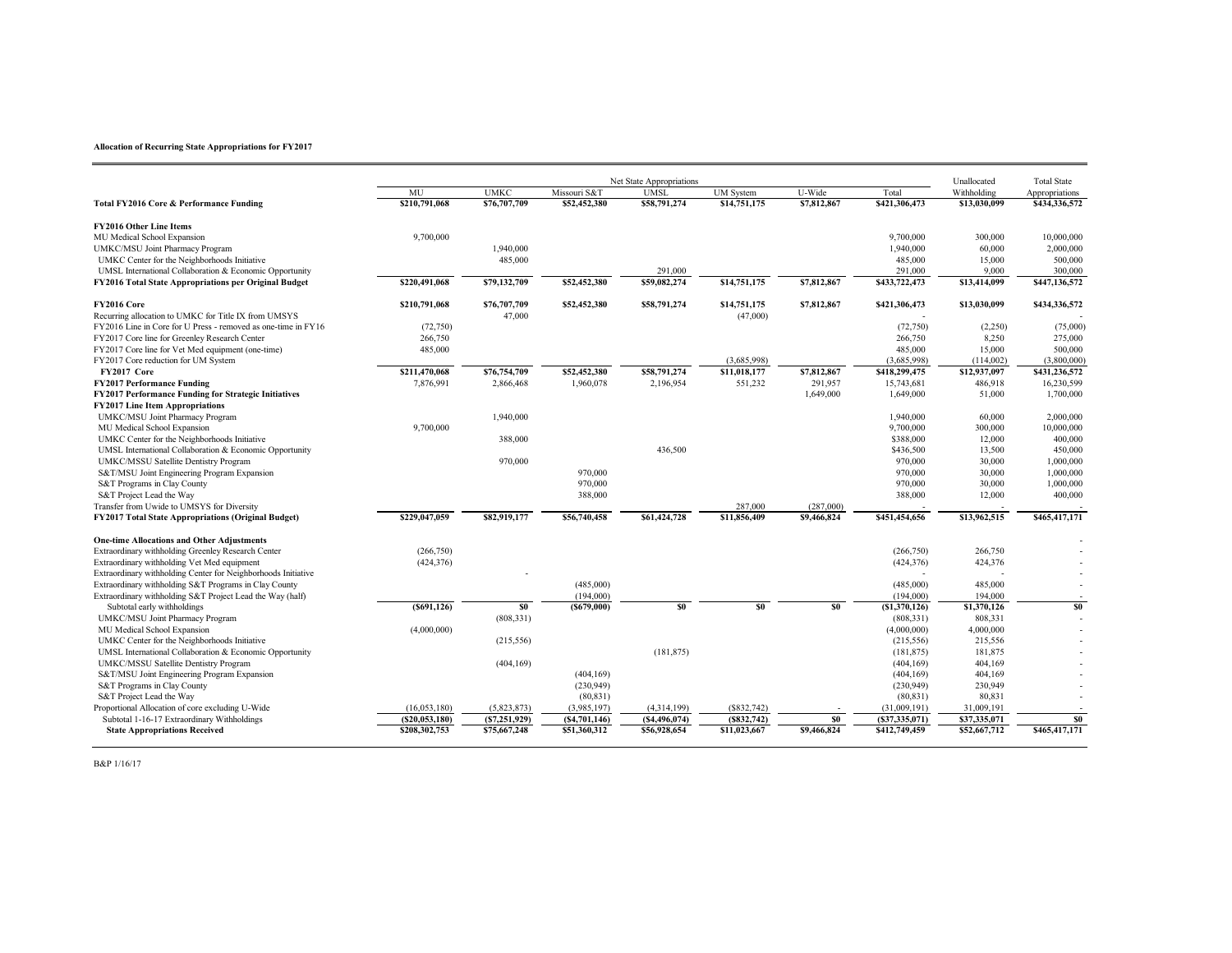## **Allocation of Recurring State Appropriations for FY2018, after Governor's Action**

|                                                         | Net State Appropriations |                 |                |                  |                  |                |                   |                | <b>Total State</b> |
|---------------------------------------------------------|--------------------------|-----------------|----------------|------------------|------------------|----------------|-------------------|----------------|--------------------|
|                                                         | MU                       | <b>UMKC</b>     | Missouri S&1   | <b>UMSI</b>      | <b>UM</b> System | U-Wide         | Total             | Withholding    | Appropriations     |
| FY2017 Core & Performance Funding                       |                          |                 |                |                  |                  |                |                   |                |                    |
| FY2017 Core                                             | \$210,985,068            | \$76,754,709    | \$52,452,380   | \$58,791,274     | \$11,305,177     | \$7,525,867    | \$417,814,475     | \$12,922,097   | \$430,736,572      |
| FY2017 Performance Funding                              | 7,876,991                | 2,866,468       | 1,960,078      | 2,196,954        | 551,232          | 291,957        | 15,743,681        | 486,918        | 16,230,599         |
| FY2017 Performance Funding for Strategic Initiatives    |                          |                 |                |                  |                  | 1,649,000      | 1,649,000         | 51,000         | 1,700,000          |
| <b>Subtotal Core</b>                                    | \$218,862,059            | \$79,621,177    | \$54,412,458   | \$60,988,228     | \$11,856,409     | \$9,466,824    | \$435,207,156     | \$13,460,015   | \$448,667,171      |
| <b>FY2017 Line Item Appropriations</b>                  |                          |                 |                |                  |                  |                |                   |                |                    |
| UMKC/MSU Joint Pharmacy Program                         |                          | 1,940,000       |                |                  |                  |                | 1,940,000         | 60,000         | 2,000,000          |
| MU Medical School Expansion                             | 9,700,000                |                 |                |                  |                  |                | 9,700,000         | 300,000        | 10,000,000         |
| UMKC Center for the Neighborhoods Initiative            |                          | 388,000         |                |                  |                  |                | 388,000           | 12,000         | 400,000            |
| UMSL International Collaboration & Economic Opportunity |                          |                 |                | 436,500          |                  |                | 436,500           | 13,500         | 450,000            |
| UMKC/MSSU Satellite Dentistry Program                   |                          | 970,000         |                |                  |                  |                | 970,000           | 30,000         | 1,000,000          |
| S&T/MSU Joint Engineering Program Expansion             |                          |                 | 970,000        |                  |                  |                | 970,000           | 30,000         | 1,000,000          |
| S&T Programs in Clay County                             |                          |                 | 970,000        |                  |                  |                | 970,000           | 30,000         | 1,000,000          |
| S&T Project Lead the Way                                |                          |                 | 388,000        |                  |                  |                | 388,000           | 12,000         | 400,000            |
| <b>FY2017 Total Recurring State Appropriations</b>      | \$228,562,059            | \$82,919,177    | \$56,740,458   | \$61,424,728     | \$11,856,409     | \$9,466,824    | \$450,969,656     | \$13,947,515   | \$464,917,171      |
| <b>FY2018 TAFP Bill Recommendation</b>                  |                          |                 |                |                  |                  |                |                   |                |                    |
| Core Cut                                                | (\$14,536,058)           | $(\$5,288,162)$ | (\$3,613,886)  | (\$4,050,626)    | (\$787,462)      |                | (S28, 276, 194)   | (S1, 218, 909) | (\$29,495,103)     |
| Line item Cuts                                          |                          |                 |                |                  |                  |                |                   |                |                    |
| UMKC/MSU Joint Pharmacy Program                         |                          | (970,000)       |                |                  |                  |                | (970,000)         | (30,000)       | (1,000,000)        |
| MU Medical School Expansion                             | (4,850,000)              |                 |                |                  |                  |                | (4,850,000)       | (150,000)      | (5,000,000)        |
| S&T/MSU Joint Engineering Program Expansion             |                          |                 | (485,000)      |                  |                  |                | (485,000)         | (15,000)       | (500,000)          |
| S&T Programs in Clay County                             |                          |                 | (970,000)      |                  |                  |                | (970,000)         | (30,000)       | (1,000,000)        |
| Total Line Item Cuts                                    | (4,850,000)              | (970,000)       | (1,455,000)    |                  |                  |                | (7,275,000)       | (225,000)      | (7,500,000)        |
| <b>Total Recurring Cuts</b>                             | (S19, 386, 058)          | (S6, 258, 162)  | (S5,068,886)   | $($ \$4,050,626) | (S787, 462)      | \$0            | $($ \$35,551,194) | (S1, 443, 909) | $($ \$36,995,103)  |
| One-time addition for Printing of Official State Manual | 72,750                   |                 |                |                  |                  |                | 72,750            | 2,250          | 75,000             |
| <b>TAFP Allocation in Original Budget</b>               | \$209,248,751            | \$76,661,015    | \$51,671,572   | \$57,374,102     | \$11,068,947     | \$9,466,824    | \$415,491,212     | \$12,505,856   | \$427,997,068      |
| FY2018 Governor's Withholdings (one-time)               |                          |                 |                |                  |                  |                |                   |                |                    |
| Core Withholding                                        | $(\$5,587,185)$          | (S2,032,596)    | (\$1,389,060)  | (\$1,556,928)    | (\$302,673)      |                | (\$10,868,442)    | \$10,868,442   |                    |
| Line item Withholding                                   |                          |                 |                |                  |                  |                |                   |                |                    |
| Printing of Official State Manual                       | (72,750)                 |                 |                |                  |                  |                | (72,750)          | 72,750         |                    |
| MU Greenley Research Center                             | (266,750)                |                 |                |                  |                  |                | (266,750)         | 266,750        |                    |
| UMKC/MSU Joint Pharmacy Program                         |                          | (970,000)       |                |                  |                  |                | (970,000)         | 970,000        |                    |
| MU Medical School Expansion                             | (4,850,000)              |                 |                |                  |                  |                | (4,850,000)       | 4,850,000      |                    |
| UMKC/MSSU Satellite Dentistry Program                   |                          | (970,000)       |                |                  |                  |                | (970,000)         | 970,000        |                    |
| UMKC Center for the Neighborhoods Initiative            |                          | (388,000)       |                |                  |                  |                | (388,000)         | 388,000        |                    |
| S&T/MSU Joint Engineering Program Expansion             |                          |                 | (485,000)      |                  |                  |                | (485,000)         | 485,000        |                    |
| S&T Project Lead the Way                                |                          |                 | (388,000)      |                  |                  |                | (388,000)         | 388,000        |                    |
| <b>Total Line Item Withholdings</b>                     | (S5, 189, 500)           | (S2, 328, 000)  | (S873,000)     | \$0              | \$0              | \$0            | (8,390,500)       | 8,390,500      |                    |
| <b>Total Core and Line Item Withholdings</b>            | ( \$10,776,685)          | (S4,360,596)    | (S2, 262, 060) | (S1, 556, 928)   | (S302, 673)      | S <sub>0</sub> | (S19, 258, 942)   | \$19,258,942   | \$0                |
| Rounding                                                |                          |                 | (4)            | (2)              | -6               |                |                   |                |                    |
| <b>State Appropriations Received</b>                    | \$198,472,068            | \$72,300,420    | \$49,409,508   | \$55,817,172     | \$10,766,280     | \$9,466,824    | \$396,232,272     | \$31,764,798   | \$427,997,068      |

B&P 8-9-18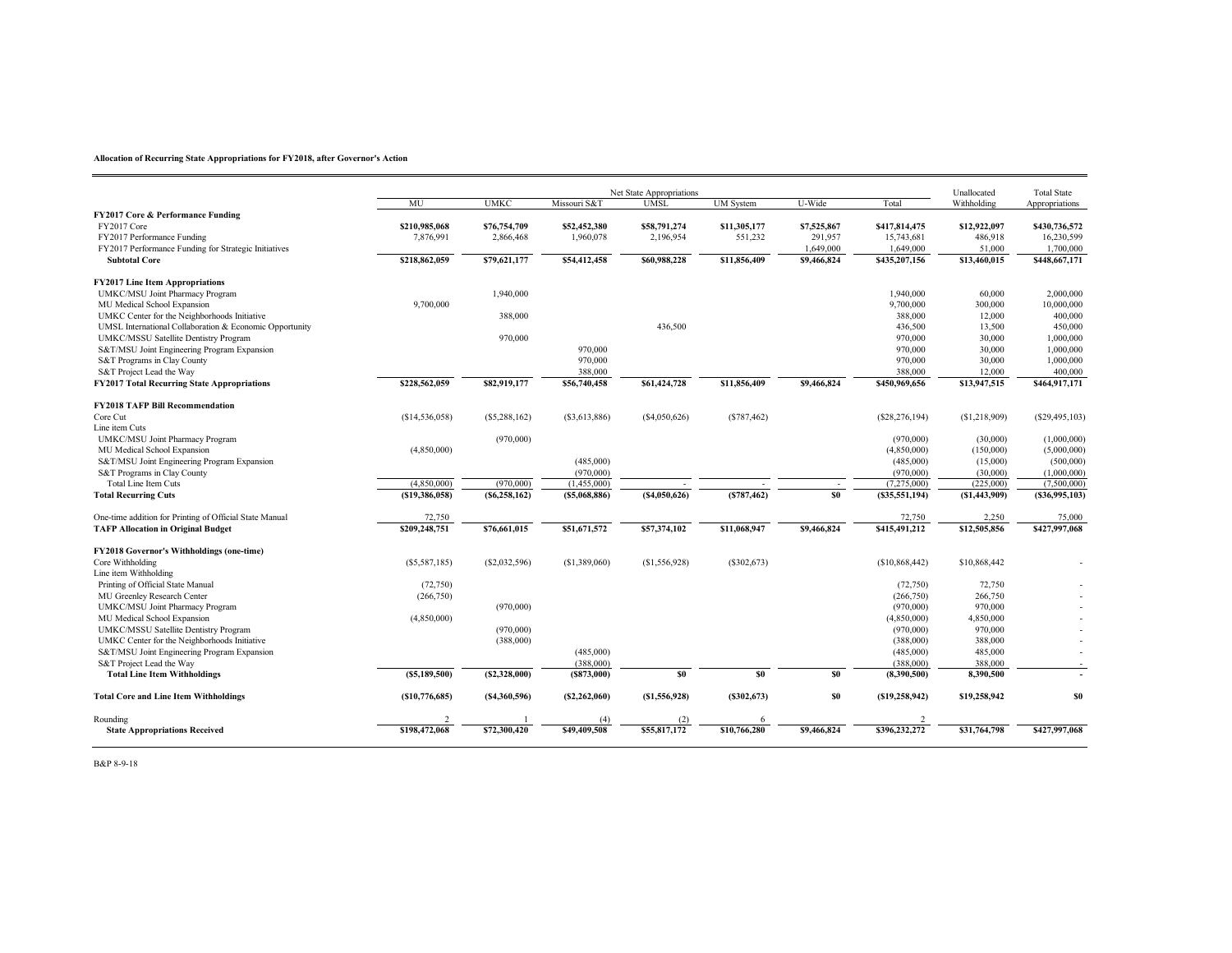## **Allocation of Recurring State Appropriations for FY2019 Revised for July Changes**

|                                                         | Net State Appropriations |              |              |              |                  |             |                |              | <b>Total State</b> |
|---------------------------------------------------------|--------------------------|--------------|--------------|--------------|------------------|-------------|----------------|--------------|--------------------|
|                                                         | MU                       | <b>UMKC</b>  | Missouri S&T | <b>UMSL</b>  | <b>UM</b> System | U-Wide      | Total          | Withholding  | Appropriations     |
| <b>FY2017 Core &amp; Performance Funding</b>            | \$218,862,059            | \$79,621,177 | \$54,412,458 | \$60,988,228 | \$11,856,409     | \$9,466,824 | \$435,207,156  | \$13,460,015 | \$448,667,171      |
| FY2018 Core Cut                                         | (14, 536, 058)           | (5,288,162)  | (3,613,886)  | (4,050,626)  | (787, 462)       |             | (28, 276, 194) | (1,218,909)  | (29, 495, 103)     |
| <b>FY2018 TAFP Bill Recommendation</b>                  | \$204,326,001            | \$74,333,015 | \$50,798,572 | \$56,937,602 | \$11,068,947     | \$9,466,824 | \$406,930,962  | \$12,241,106 | \$419,172,068      |
| FY2019 Core Reduction (includes Greenley for MU)        | (5,853,934)              | (2,032,596)  | (1,389,059)  | (1,556,928)  | (302, 675)       |             | (11, 135, 192) |              | (11, 135, 192)     |
| <b>Revised Core after Core Reduction</b>                | \$198,472,067            | \$72,300,419 | \$49,409,513 | \$55,380,674 | \$10,766,272     | \$9,466,824 | \$395,795,770  | \$12,241,106 | \$408,036,876      |
| FY2019 Core Additions (formerly line items)             |                          |              |              |              |                  |             |                |              |                    |
| MU Medical School in Springfield                        | 5,820,000                |              |              |              |                  |             | 5,820,000      | 180,000      | 6,000,000          |
| UMKC Pharmacy with MSU                                  |                          | ,164,000     |              |              |                  |             | 1,164,000      | 36,000       | 1,200,000          |
| <b>UMKC Dental with MSSU</b>                            |                          | 582,000      |              |              |                  |             | 582,000        | 18,000       | 600,000            |
| July Withhold for UMKC Dental with MSSU                 |                          | (582,000)    |              |              |                  |             | (582,000)      |              | (582,000)          |
| <b>UMKC</b> Neighborhoods                               |                          | 388,000      |              |              |                  |             | 388,000        | 12,000       | 400,000            |
| S&T Engineer with MSU                                   |                          |              | 582,000      |              |                  |             | 582,000        | 18,000       | 600,000            |
| <b>Revised Core After Recurring Additions</b>           | \$204,292,067            | \$73,852,419 | \$49,991,513 | \$55,380,674 | \$10,766,272     | \$9,466,824 | \$403,749,770  | \$12,505,106 | \$416,254,876      |
| <b>Line Items in Bill</b>                               |                          |              |              |              |                  |             |                |              |                    |
| MU Greenley Research Center                             | 266,750                  |              |              |              |                  |             | 266,750        | 8,250        | 275,000            |
| S&T Project Lead the Way                                |                          |              | 194,000      |              |                  |             | 194,000        | 6,000        | 200,000            |
| UMSL International Collaboration & Economic Opportunity |                          |              |              | 436,500      |                  |             | 436,500        | 13,500       | 450,000            |
| <b>Revised Core Plus Line Items</b>                     | \$204,558,817            | \$73,852,419 | \$50,185,513 | \$55,817,174 | \$10,766,272     | \$9,466,824 | \$404,647,020  | \$12,532,856 | \$417,179,876      |
| Rounding                                                |                          |              | (3)          |              |                  |             |                |              |                    |
| <b>State Appropriations Received</b>                    | \$204,558,813            | \$73,852,427 | \$50,185,510 | \$55,817,170 | \$10,766,278     | \$9,466,826 | \$404,647,024  | \$12,532,856 | \$417,179,880      |

B&P 7-31-18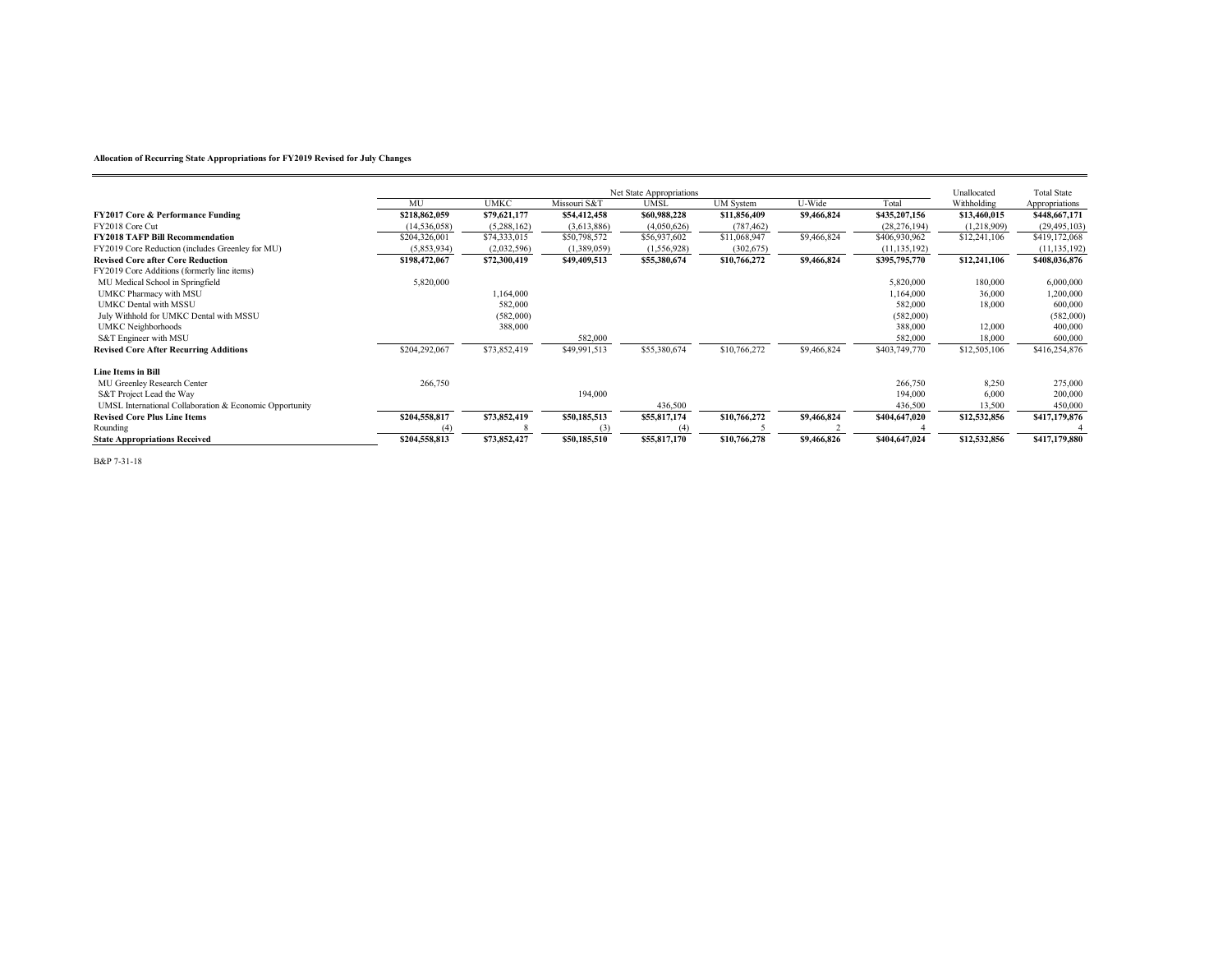|                                                         | Net State Appropriations |              |              |              |                  |             |                | Unallocated  | <b>Total State</b> |
|---------------------------------------------------------|--------------------------|--------------|--------------|--------------|------------------|-------------|----------------|--------------|--------------------|
|                                                         | MU                       | <b>UMKC</b>  | Missouri S&T | <b>UMSL</b>  | <b>UM</b> System | U-Wide      | Total          | Withholding  | Appropriations     |
| FY2019 Core                                             | \$204,292,067            | \$74,434,419 | \$49,991,513 | \$55,380,674 | \$10,766,272     | \$9,466,824 | \$404,331,770  | \$12,505,106 | \$416,836,876      |
| FY2019 Core Cut - UMKC Dental                           |                          | (582,000)    |              |              |                  |             | (582,000)      | (18,000)     | (600,000)          |
| <b>FY2019 Revised Core</b>                              | \$204,292,067            | \$73,852,419 | \$49,991,513 | \$55,380,674 | \$10,766,272     | \$9,466,824 | \$403,749,770  | \$12,487,106 | \$416,236,876      |
| <b>FY2020 Core Changes</b>                              | \$0                      | \$0          | \$0          | \$0          | S <sub>0</sub>   | \$0         | \$0            | \$0          | \$0                |
| <b>Line Items</b>                                       |                          |              |              |              |                  |             |                |              |                    |
| MU Greenley Research Center                             | 266,750                  |              |              |              |                  |             | 266,750        | 8,250        | 275,000            |
| MU Precision Medicine                                   | 9,700,000                |              |              |              |                  |             | 9,700,000      | 300,000      | 10,000,000         |
| S&T Project Lead the Way                                |                          |              | 242,500      |              |                  |             | 242,500        | 7,500        | 250,000            |
| UMSL International Collaboration & Economic Opportunity |                          |              |              | 533,500      |                  |             | 533,500        | 16,500       | 550,000            |
| <b>Total Line Items</b>                                 | 9,966,750                |              | 242,500      | 533,500      |                  |             | 10,742,750     | 332,250      | 11,075,000         |
| <b>FY2020 Core Plus Line Items</b>                      | \$214,258,817            | \$73,852,419 | \$50,234,013 | \$55,914,174 | \$10,766,272     | \$9,466,824 | \$414,492,520  | \$12,819,356 | \$427,311,876      |
| <b>April Extraordinary Withhold</b>                     |                          |              |              |              |                  |             |                |              |                    |
| Proportional Allocation of Core Excluding U-Wide        | (17, 433, 092)           | (6,302,134)  | (4,265,984)  | (4,725,863)  | (918, 731)       |             | (33, 645, 805) | $\mathbf{0}$ | (S33, 645, 805)    |
| MU Greenley Research Center                             | (22, 231)                |              |              |              |                  |             | (22, 231)      | $\Omega$     | (S22, 231)         |
| MU Precision Medicine                                   | (2,425,003)              |              |              |              |                  |             | (2,425,003)    | $\mathbf{0}$ | $(\$2,425,003)$    |
| S&T Project Lead the Way                                |                          |              | (60, 628)    |              |                  |             | (60, 628)      |              | (S60, 628)         |
| UMSL International Collaboration & Economic Opportunity |                          |              |              | (133, 378)   |                  |             | (133, 378)     |              | (S133, 378)        |
| <b>Subtotal April Extraordinary Withholdings</b>        | (19,880,326)             | (6,302,134)  | (4,326,612)  | (4,859,241)  | (918, 731)       |             | (36, 287, 045) | $\Omega$     | (36, 287, 045)     |
| June Extraordinary Withholding Core Excluding U-Wide    | (9,660,168)              | (3,492,190)  | (2,363,902)  | (2,618,734)  | (509, 095)       |             | (18,644,090)   |              | (S18,644,090)      |
| <b>State Appropriations Received</b>                    | \$184,718,322            | \$64,058,095 | \$43,543,499 | \$48,436,199 | \$9,338,447      | \$9,466,824 | \$359,561,385  | \$12,819,356 | \$372,380,741      |

B&P 9/21/20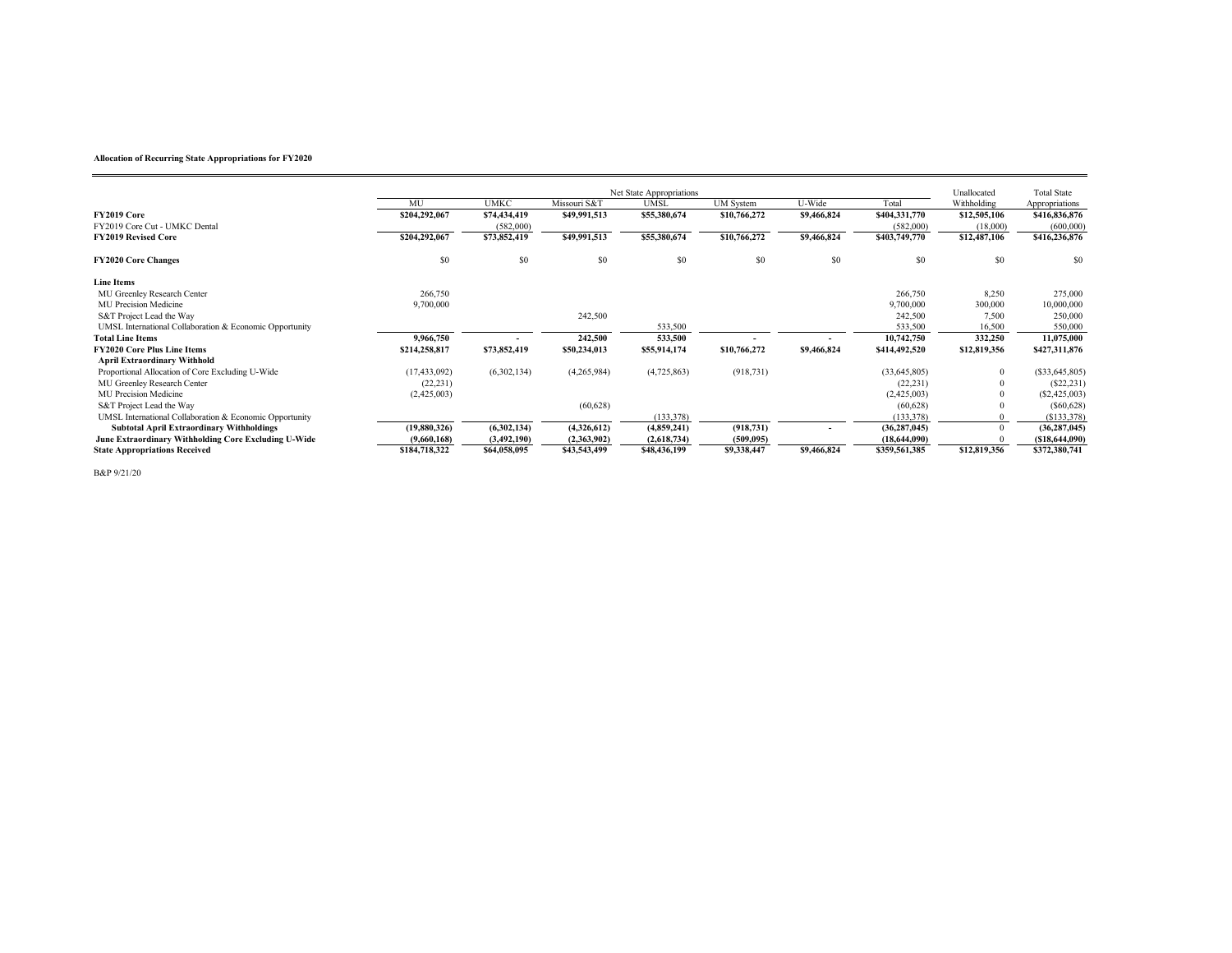|                                                                          |                |              | Unallocated  | <b>Total State</b> |                  |                |               |                |                |
|--------------------------------------------------------------------------|----------------|--------------|--------------|--------------------|------------------|----------------|---------------|----------------|----------------|
|                                                                          | MU             | <b>UMKC</b>  | Missouri S&T | <b>UMSL</b>        | <b>UM</b> System | U-Wide         | Total         | Withholding    | Appropriations |
| <b>FY2020 Core</b>                                                       | \$204,292,067  | \$73,852,419 | \$49,991,513 | \$55,380,674       | \$10,766,272     | \$9,466,824    | \$403,749,770 | \$12,487,106   | \$416,236,876  |
| FY2021 Reduction in GR 3% reserve withhold                               | \$812,798      | \$293,830    | \$198,897    | \$220,338          | \$42,835         |                | 1,568,697     | (S1, 568, 697) | S <sub>0</sub> |
| FY2021 Core Changes - reduction in GR replaced with Budget Stabilization |                |              |              |                    |                  |                |               |                |                |
| currently with empty spending authority                                  | (19, 139, 628) | (6,919,054)  | (4,683,584)  | (5,188,481)        | (1,008,666)      |                | (36,939,413)  |                | (36,939,413)   |
| <b>FY2021 Revised Core</b>                                               | \$185,965,237  | \$67,227,195 | \$45,506,826 | \$50,412,531       | \$9,800,441      | \$9,466,824    | \$368,379,054 | \$10,918,409   | \$379,297,463  |
| July Core Withholding                                                    | (7,953,633)    | (2,875,271)  | (1,946,302)  | (2,156,117)        | (419,160)        |                | (15,350,482)  |                | (15,350,482)   |
| October Core GR Withholding Release                                      | 3,857,512      | 1,394,506    | 943,957      | 1,045,717          | 203,292          |                | 7.444.984     | 230,257        | 7,675,241      |
| January Core GR Withholding Release                                      | 3,857,512      | 1,394,506    | 943,957      | 1,045,717          | 203,292          |                | 7,444,984     | 230,257        | 7,675,241      |
| <b>Revised Core after Withholding Adjustments</b>                        | \$185,726,628  | \$67,140,936 | \$45,448,438 | \$50,347,848       | \$9,787,866      | \$9,466,824    | \$367,918,540 | \$11,378,923   | \$379,297,463  |
| Line Items in TAFP bill                                                  |                |              |              |                    |                  |                |               |                |                |
| MU Precision Medicine \$10 M (Federal Budget Stabilization Funds not yet |                |              |              |                    |                  |                |               |                |                |
| identified)                                                              | 10,000,000     |              |              |                    |                  |                | 10,000,000    |                | 10,000,000     |
| MU Greenley Research Center                                              | 266,750        |              |              |                    |                  |                | 266,750       | 8,250          | 275,000        |
| S&T Project Lead the Way                                                 |                |              | 242,500      |                    |                  |                | 242,500       | 7,500          | 250,000        |
| UMSL International Collaboration & Economic Opportunity (GR only -       |                |              |              |                    |                  |                |               |                |                |
| does not include Federal Budget Stabilization Funds)                     |                |              |              | 404,123            |                  |                | 404,123       | 12,499         | 416,622        |
| <b>Total Line Items</b>                                                  | 10,266,750     |              | 242,500      | 404,123            |                  |                | 10,913,373    | 28,249         | 10,941,622     |
| July Line Items Withholding                                              | (10, 266, 750) |              | (242,500)    | (404, 123)         |                  |                | (10.913.373)  | (28, 249)      | (10, 941, 622) |
| January GR Line Item Withhold Release                                    | 10,266,750     |              | 242,500      | 404,123            |                  |                | 10,913,373    | 28,249         | 10.941.622     |
| <b>Revised Line Items after Withholding Adjustments</b>                  | 10,266,750     |              | 242,500      | 404,123            |                  |                | 10,913,373    | 28,249         | 10,941,622     |
| Revised Core and Line Items after Withholding Adjustments                | 195,993,378    | 67,140,936   | 45,690,938   | 50,751,971         | 9,787,866        | 9,466,824      | 378,831,913   | 11,407,172     | 390,239,084    |
| January Budget Stabilization Funds Release for M&R (one-time)            | $20,148,294$ * | 6,919,054    | 4,683,584    | 5,188,481          |                  |                | 36,939,413    |                | 36,939,413     |
|                                                                          |                |              |              |                    |                  |                |               |                |                |
| Estimated State Appropriations Receipts (Core +M&R + line items)         | \$216,141,672  | \$74,059,990 | \$50,374,521 | \$55,940,453       | \$9,787,866      | \$9,466,824    | \$415,771,326 | \$11,407,172   | \$427,178,497  |
| Rounding/Issues                                                          | (6)            | (S2)         | \$8          | \$1                |                  | S <sub>0</sub> | \$1           |                |                |
| <b>State Appropriations Received</b>                                     | \$216,141,666  | \$74,059,988 | \$50,374,529 | \$55,940,454       | \$9,787,866      | \$9,466,824    | 415,771,327   |                |                |

*\*UM System M&R allocation of \$1,008,666 is included with the MU allocation where the applicable work was performed and expended.*

Controller's Office 12/9/21